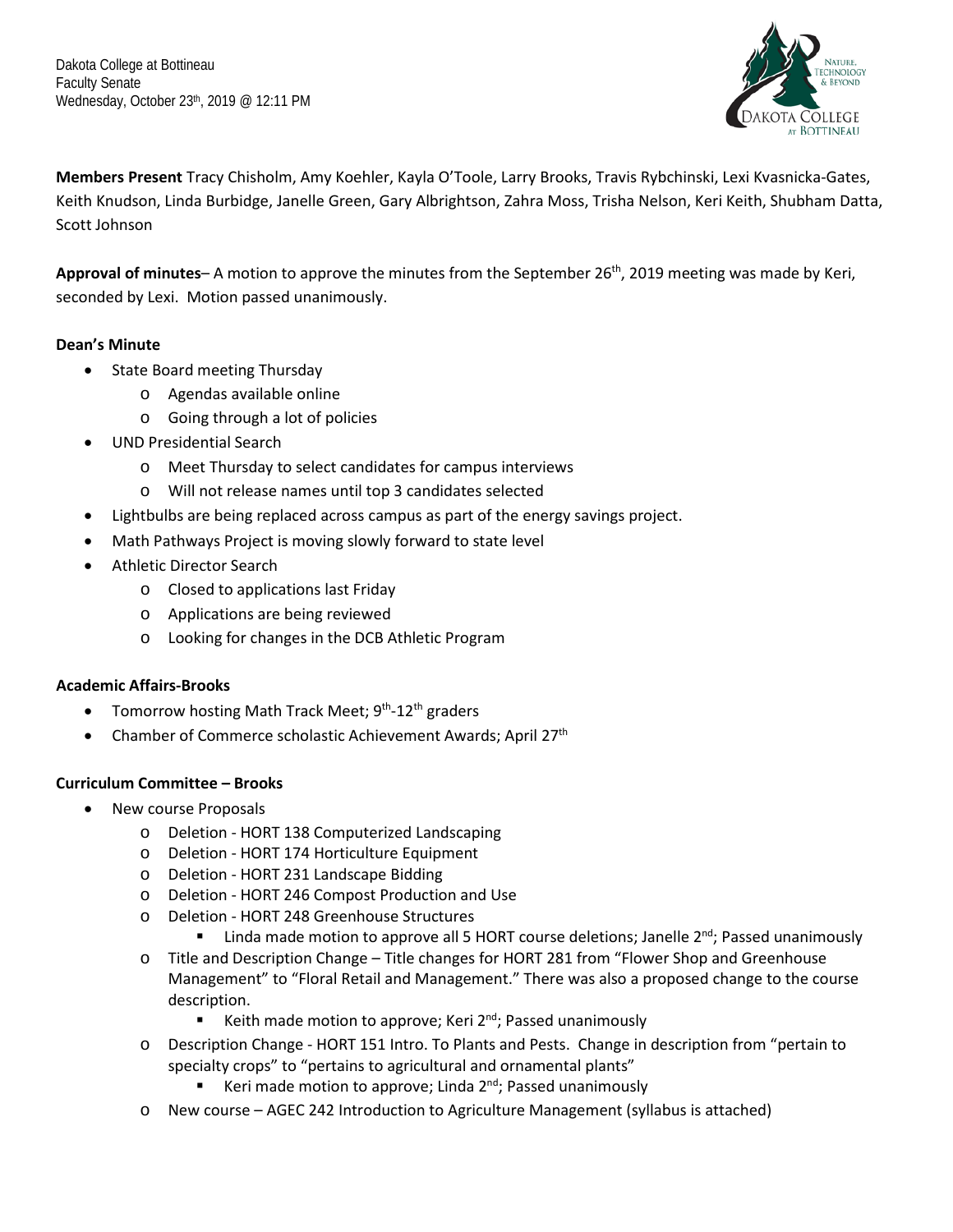

- Amy made motion to approve; Travis  $2^{nd}$ ; Passed unanimously
- o Description change BIOL 151 General Biology II (add prerequisite of "BIOL 150 or instructor approval" Shubham made motion to approve; Travis  $2<sup>nd</sup>$ ; Passed unanimously
- o Credit change HORT 249 Greenhouse Operations (change credits from 3 to 4)
	- Keith made motion to approve; Shubham 2nd; Passed unanimously
- Curriculum Proposals
	- o Social Science AA subplan curriculum change delete GEOG 161
	- o Agriculture AS subplan curriculum change delete RNG 236
	- o Urban Forest Management AAS substitute/replace CSCI 101 with Technology Elective
	- o Urban Forest Management (Certificate) delete HPER 210 and substitute General Education Elective with FORS 260 – Parks and Urban Greenspaces
	- o Agriculture Management and Technology AAS four course deletions and two course additions (see additional attachment)
	- o Agriculture Management and Technology (certificate) new curriculum
	- o Information Technology AAS a mix of additions, deletions and substitutions (see additional attachment)
	- o Art AA subplan curriculum changes (see additional attachment)
		- Keri made motion to approve all proposed curriculum changes; Scott 2nd; Passed unanimously

### **CCF-Gagnon**

• No Report

### **Academic Catalog Updates- Kvasnicka-Gates**

- Need to update academic catalog-HLC compliance
	- o Pg. 150-160; Bulk
	- $\circ$  Department heads work with faculty to decide how they will go through and update
	- $\circ$  Submit changes OCT. 14<sup>th</sup> to April

### **Credit Hour Policy- Brooks**

- Revision to policy to better incorporate dual credit courses
	- o To change the definition for course class length and period taught (see policy document) from 50 minutes to "45-50 minutes"; 16 weeks to "15 weeks."
- Motion to approve revised credit policy was made by Amy; seconded by Janelle; Motion passed unanimously

# **Drug Free Campus Policy (2nd Read)-Moss**

o Motion to approve 2<sup>nd</sup> read with the change suggestions proposed by staff senate except leaving the ND code Law they suggested for deletion and move "withholding transcripts and grades" to go behind the fines line was made by Amy, seconded by Gary. Motion passed unanimously.

### **High Enrollment Course Ad Hoc committee-Williams**

• No proposal yet